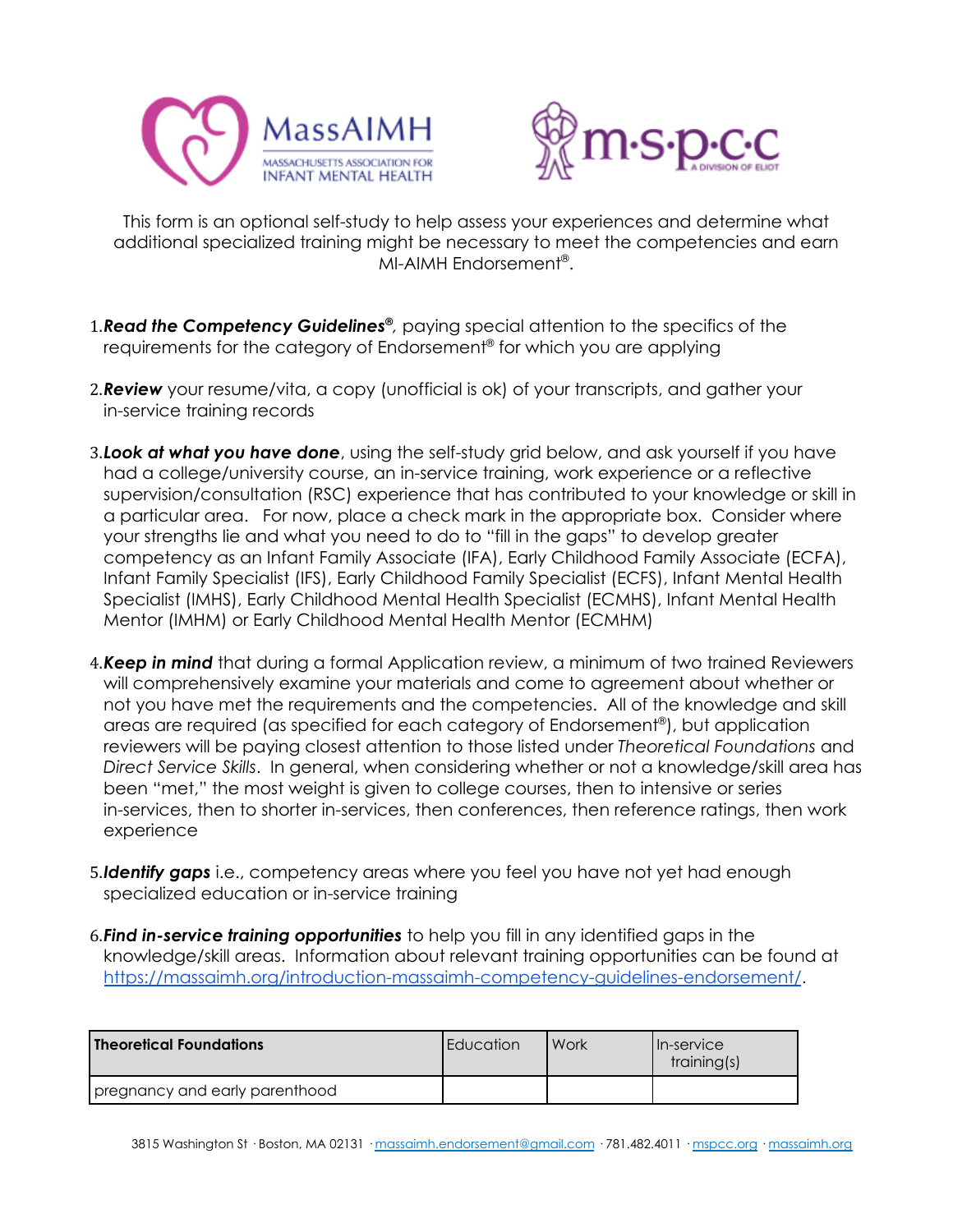| (IFA, IFS, IMHS, IMHM; ECFA, ECFS, ECMHS,<br>ECMHM)                                                         |  |  |
|-------------------------------------------------------------------------------------------------------------|--|--|
| infant/young child development and behavior<br>(IFA, IFS, IMHS, IMHM; ECFA, ECFS, ECMHS,<br>ECMHM)          |  |  |
| infant/young child & family-centered practice<br>(IFA, IFS, IMHS, IMHM; ECFA, ECFS, ECMHS,<br><b>ECMHM)</b> |  |  |
| relationship-based, therapeutic practice<br>(IFA, IFS, IMHS, IMHM; ECFA, ECFS, ECMHS,<br><b>ECMHM)</b>      |  |  |
| family relationships & dynamics<br>(IFA, IFS, IMHS, IMHM; ECFA, ECFS, ECMHS,<br>ECMHM)                      |  |  |
| attachment, separation, trauma & loss<br>(IFA, IFS, IMHS, IMHM; ECFA, ECFS, ECMHS,<br>ECMHM)                |  |  |
| psychotherapeutic & behavioral theories of<br>change<br>(IMHS & IMHM; ECMHS & ECMHM)                        |  |  |
| disorders of infancy/early childhood<br>(IFS, IMHS, IMHM; ECFS, ECMHS, ECMHM)                               |  |  |
| mental & behavioral disorders-adults<br>(IMHS & IMHM; ECMHS & ECMHM)                                        |  |  |
| cultural competence<br>(IFA, IFS, IMHS, IMHM; ECFA, ECFS, ECMHS,<br>ECMHM)                                  |  |  |
| adult learning theory & practice<br>(IMHM; ECMHM)                                                           |  |  |
| statistics<br>(IMHM; ECMHM)                                                                                 |  |  |
| research & evaluation<br>(IMHM; ECMHM)                                                                      |  |  |

| Law, Regulation & Policy                                                              | Education | Work | In-service<br>training(s) |
|---------------------------------------------------------------------------------------|-----------|------|---------------------------|
| ethical practice<br>  (IFA, IFS, IMHS, IMHM; ECFA, ECFS, ECMHS,<br>ECMHM)             |           |      |                           |
| government, law & regulation<br>  (IFA, IFS, IMHS, IMHM; ECFA, ECFS, ECMHS,<br>ECMHM) |           |      |                           |
| agency policy<br>(IFA, IFS, IMHS, IMHM; ECFA, ECFS, ECMHS,<br>ECMHM)                  |           |      |                           |

2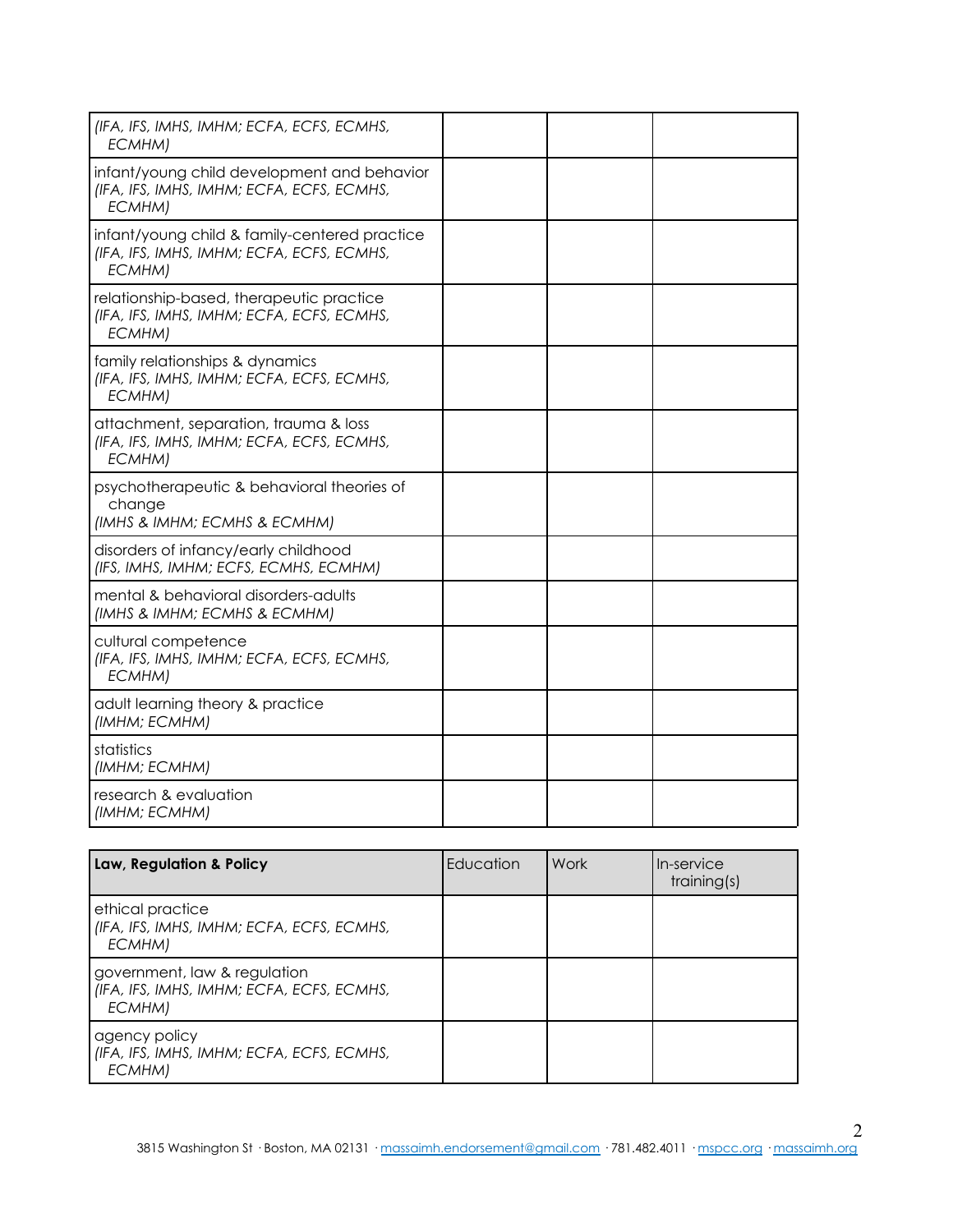| <b>Systems Expertise</b>                                                        | Education | Work | In-service<br>training(s) |
|---------------------------------------------------------------------------------|-----------|------|---------------------------|
| service delivery systems<br>(IFA, IFS, IMHS, IMHM; ECFA, ECFS, ECMHS,<br>ECMHM) |           |      |                           |
| community resources<br>(IFA, IFS, IMHS, IMHM; ECFA, ECFS, ECMHS,<br>ECMHM)      |           |      |                           |

| <b>Direct Service Skills</b>                                                                               | Education | Work | In-service<br>training(s) |
|------------------------------------------------------------------------------------------------------------|-----------|------|---------------------------|
| observation & listening<br>(IFA, IFS, IMHS, IMHM; ECFA, ECFS, ECMHS,<br><b>ECMHM)</b>                      |           |      |                           |
| screening & assessment<br>(IFA, IFS, IMHS, IMHM; ECFA, ECFS, ECMHS,<br>ECMHM)                              |           |      |                           |
| responding with empathy<br>(IFA, IFS, IMHS, IMHM; ECFA, ECFS, ECMHS,<br><b>ECMHM)</b>                      |           |      |                           |
| intervention/treatment planning<br>(IMHS & IMHM; ECMHS & ECMHM)                                            |           |      |                           |
| developmental guidance<br>(IMHS & IMHM; ECMHS & ECMHM)                                                     |           |      |                           |
| supportive counseling<br>(IMHS & IMHM; ECMHS & ECMHM)                                                      |           |      |                           |
| parent-infant/very young child<br>relationship-based therapies & practices<br>(IMHS & IMHM; ECMHS & ECMHM) |           |      |                           |
| advocacy<br>(IFA, IFS, IMHS, IMHM; ECFA, ECFS, ECMHS,<br><b>ECMHM)</b>                                     |           |      |                           |
| life skills<br>(IFA, IFS, IMHS, IMHM; ECFA, ECFS, ECMHS,<br><b>ECMHM)</b>                                  |           |      |                           |
| safety<br>(IFA, IFS, IMHS, IMHM; ECFA, ECFS, ECMHS,<br>ECMHM)                                              |           |      |                           |
| reflective clinical supervision<br>(IMHM-C; ECMHM-C)                                                       |           |      |                           |

| <b>Working with Others</b><br><b>IRSC</b><br><b>I</b> Work<br><b>I</b> In-service<br>l Education |
|--------------------------------------------------------------------------------------------------|
|--------------------------------------------------------------------------------------------------|

3815 Washington St · Boston, MA 02131 · [massaimh.endorsement@gmail.com](mailto:massaimh.endorsement@gmail.com) · 781.482.4011 · [mspcc.org](https://www.mspcc.org/mspcc-massaimh-endorsement) · [massaimh.org](https://massaimh.org/)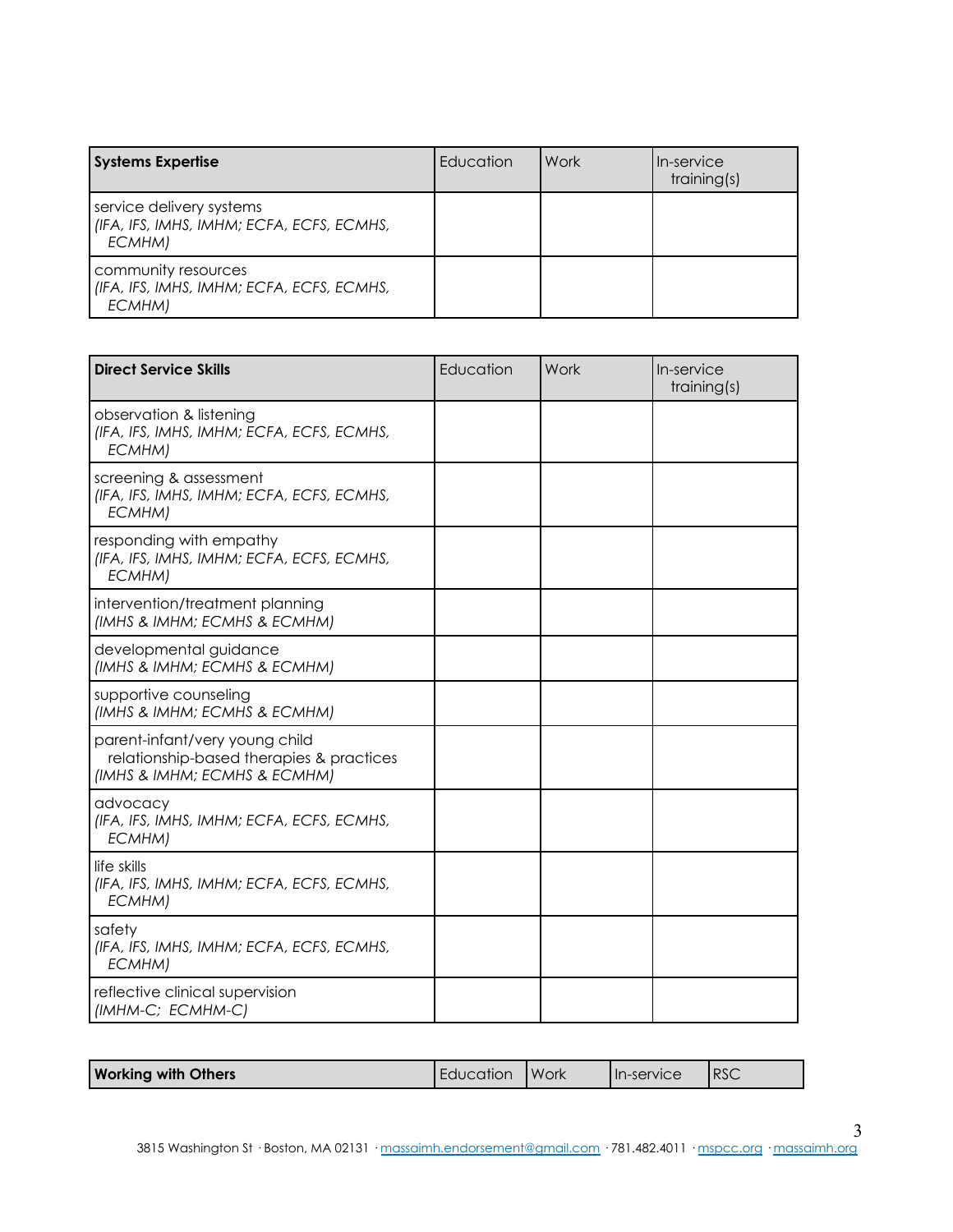|                                                                                             |  | training(s) |  |
|---------------------------------------------------------------------------------------------|--|-------------|--|
| building & maintaining relationships<br>(IFA, IFS, IMHS, IMHM; ECFA, ECFS, ECMHS,<br>ECMHM) |  |             |  |
| supporting others<br>(IFA, IFS, IMHS, IMHM; ECFA, ECFS, ECMHS,<br>ECMHM)                    |  |             |  |
| mentoring<br>(IFS, IMHS, IMHM; ECFS, ECMHS, ECMHM)                                          |  |             |  |
| coaching & mentoring<br>(IMHM; ECMHM)                                                       |  |             |  |
| collaborating<br>(IFA, IFS, IMHS, IMHM; ECFA, ECFS, ECMHS,<br>ECMHM)                        |  |             |  |
| resolving conflict<br>(IFA, IFS, IMHS, IMHM; ECFA, ECFS, ECMHS,<br>ECMHM)                   |  |             |  |
| crisis management<br>(IMHM & ECMHM)                                                         |  |             |  |
| empathy & compassion<br>(IFA, IFS, IMHS, IMHM; ECFA, ECFS, ECMHS,<br><b>ECMHM)</b>          |  |             |  |
| consulting<br>(IMHM; ECMHM)                                                                 |  |             |  |

| Communicating                                                    | Education | Work | In-service<br>training(s) | <b>RSC</b> |
|------------------------------------------------------------------|-----------|------|---------------------------|------------|
| listening<br>(IFA, IFS, IMHS, IMHM; ECFA, ECFS, ECMHS,<br>ECMHM) |           |      |                           |            |
| speaking<br>(IFA, IFS, IMHS, IMHM; ECFA, ECFS, ECMHS,<br>ECMHM)  |           |      |                           |            |
| writing<br>(IFA, IFS, IMHS, IMHM; ECFA, ECFS, ECMHS,<br>ECMHM)   |           |      |                           |            |
| group process<br>(IMHM; ECMHM)                                   |           |      |                           |            |

| Thinking                                                                     | Education | <b>Work</b> | I In-service<br>training(s) | RSC |
|------------------------------------------------------------------------------|-----------|-------------|-----------------------------|-----|
| analyzing information<br>(IFA, IFS, IMHS, IMHM; ECFA, ECFS, ECMHS,<br>ECMHM) |           |             |                             |     |

4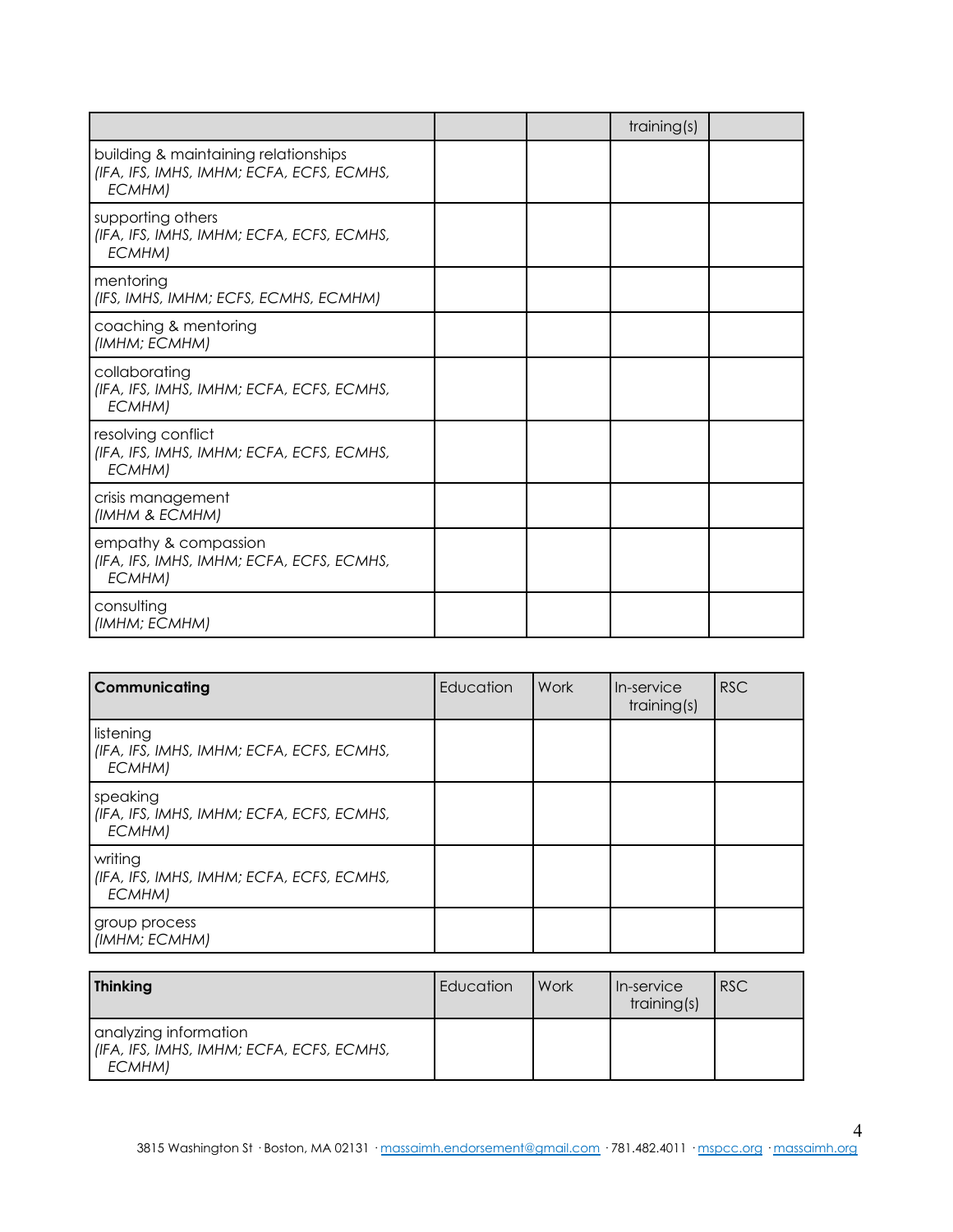| solving problems<br>(IFA, IFS, IMHS, IMHM; ECFA, ECFS, ECMHS,<br>ECMHM)             |  |  |
|-------------------------------------------------------------------------------------|--|--|
| exercising sound judgment<br>(IFA, IFS, IMHS, IMHM; ECFA, ECFS, ECMHS,<br>ECMHM)    |  |  |
| maintaining perspective<br>(IFA, IFS, IMHS, IMHM; ECFA, ECFS, ECMHS,<br>ECMHM)      |  |  |
| planning & organizing<br>(IFA, IFS, IMHS, IMHM; ECFA, ECFS, ECMHS,<br><b>ECMHMI</b> |  |  |

| <b>Reflection</b>                                                                        | Education | Work | In-service<br>training(s) | <b>RSC</b> |
|------------------------------------------------------------------------------------------|-----------|------|---------------------------|------------|
| contemplation<br>(IFA, IFS, IMHS, IMHM; ECFA, ECFS, ECMHS,<br>ECMHM)                     |           |      |                           |            |
| self awareness<br>(IFA, IFS, IMHS, IMHM; ECFA, ECFS, ECMHS,<br>ECMHM)                    |           |      |                           |            |
| curiosity<br>(IFA, IFS, IMHS, IMHM; ECFA, ECFS, ECMHS,<br><b>ECMHM)</b>                  |           |      |                           |            |
| professional/personal development<br>(IFA, IFS, IMHS, IMHM; ECFA, ECFS, ECMHS,<br>ECMHM) |           |      |                           |            |
| emotional response<br>(IFA, IFS, IMHS, IMHM; ECFA, ECFS, ECMHS,<br><b>ECMHM)</b>         |           |      |                           |            |
| parallel process<br>(IMHS & IMHM; ECMHS & ECMHM)                                         |           |      |                           |            |